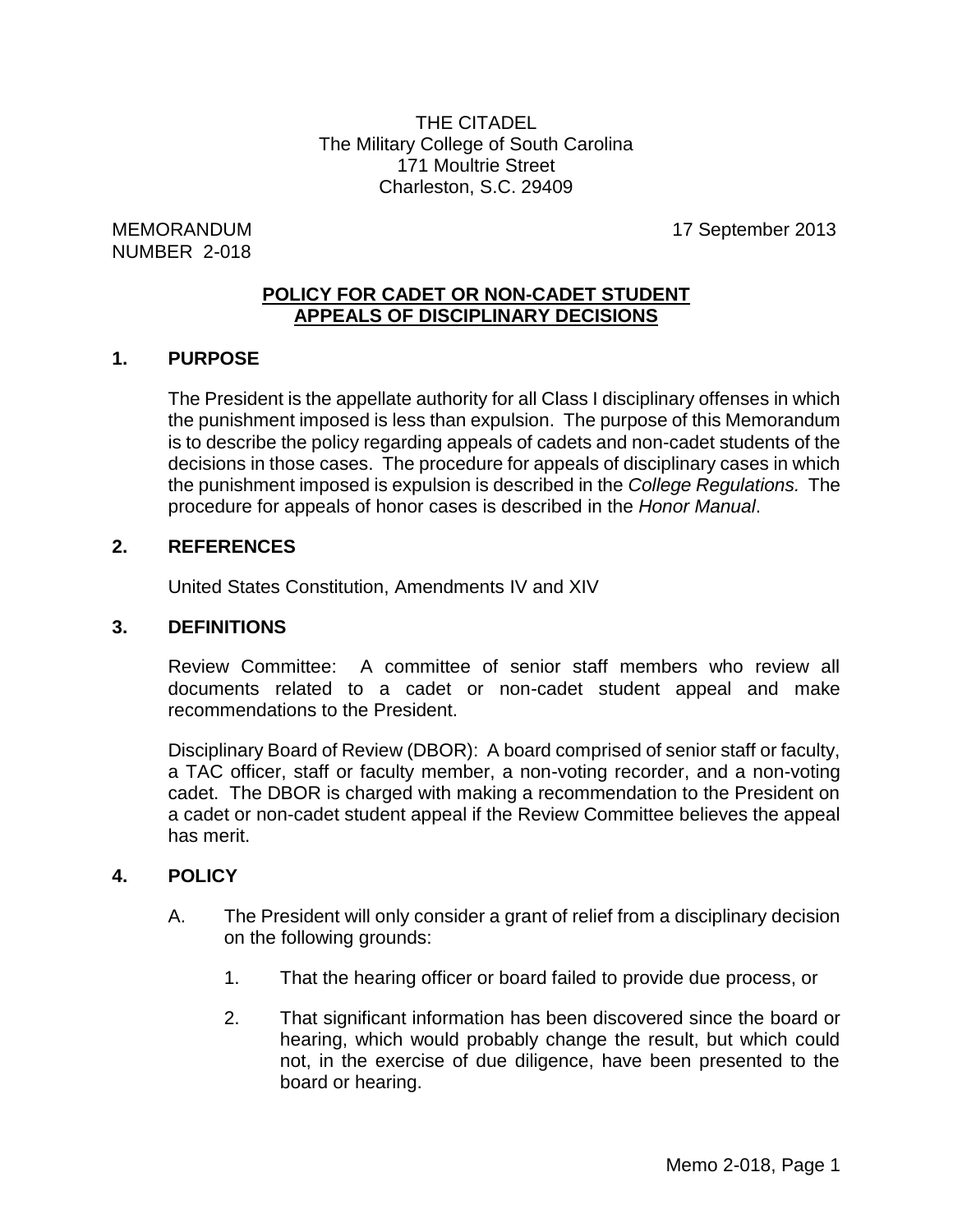- B. A cadet or non-cadet student may appeal an applicable disciplinary decision by preparing an appeal to the President based only on either or both grounds outlined in Paragraph 4A above. The preparation and submission of the appeal, which must include grounds on which relief is being sought, is exclusively the responsibility of the cadet or non-cadet student.
	- 1. An appeal must include all materials necessary for the President to fully evaluate the appeal.
	- 2. In cases in which an appeal alleges that significant evidence has been discovered since the hearing that was not available at the time the decision was reached, the appeal must include that evidence, or, if unavailable, a written description of such evidence in sufficient form as to fully apprise the President of the nature of the evidence and the material impact it would have had on the proceedings below.
- C. The procedures for cadet or non-cadet student appeals are included in Annex A.
- D. At any point in the review process outlined in Annex A, the President, on his own initiative or at the recommendation of the Review Committee or the DBOR, may take any of the actions identified in those procedures.
- E. The President is not bound by the recommendation of either the Review Committee or the DBOR.
- F. The decision of the President shall be final.

#### **5. COMPLIANCE**

- A. A cadet's or non-cadet student's failure to timely submit an appeal will result in imposition of punishment, which will constitute the final action of the College in the disciplinary matter at issue. The College will not consider or take action on any further requests by the cadet or non-cadet student.
- B. Any other failure to follow the procedures contained in Annex A shall not constitute grounds for reversal or other modification of the punishment, or dismissal of the appeal.

# **6. NOTES**

#### **A. Dates of official enactment and amendments:**

- 1. Approved by the Director of The Citadel Staff 11 February 2010.
- 2. Vitiated by action of the Board of Visitors 11 June 2011
- 3. Reinstated, in part, by action of the Board of Visitors 4 August 2011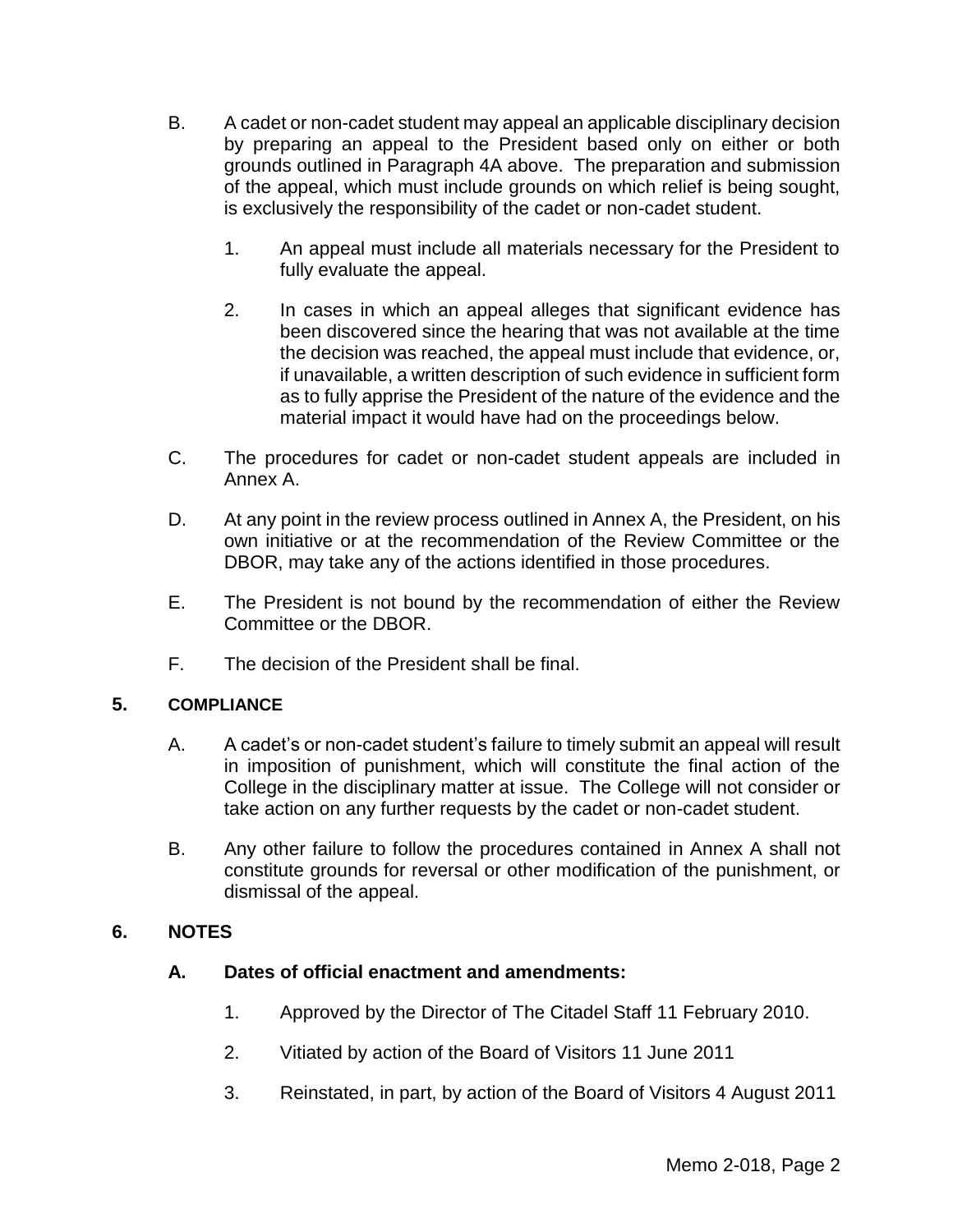- 4. Revision approved by the President 12 September 2011
- 5. Revision approved by the President 18 July 2012
- 6. Revision approved by the President 23 July 2012

#### **B. Responsible Department:**

Executive Assistant to the President

#### **C. Responsible Official:**

Executive Assistant to the President

#### **D. Cross References:**

*[College Regulations](http://www.citadel.edu/root/images/Policies/college-regulations.pdf)*

[Blue Book](http://www.citadel.edu/root/images/Commandant/blue-book.pdf)

## **7. RESCISSION**

Memorandum 2-18, approved 23 July 2012, is rescinded

#### **8. REVIEW**

Review this policy on an annual basis.

FOR THE PRESIDENT:

*//signed, TWS, 17 September 2013//* OFFICIAL TAYLOR W. SKARDON Captain, USN (Retired) Executive Assistant to the President

**Attachments** 

 Annex A - Procedures for Cadet or Non-Cadet Student Appeals Appendix 1 to Annex A - Disciplinary Board of Review Standard Operating Procedure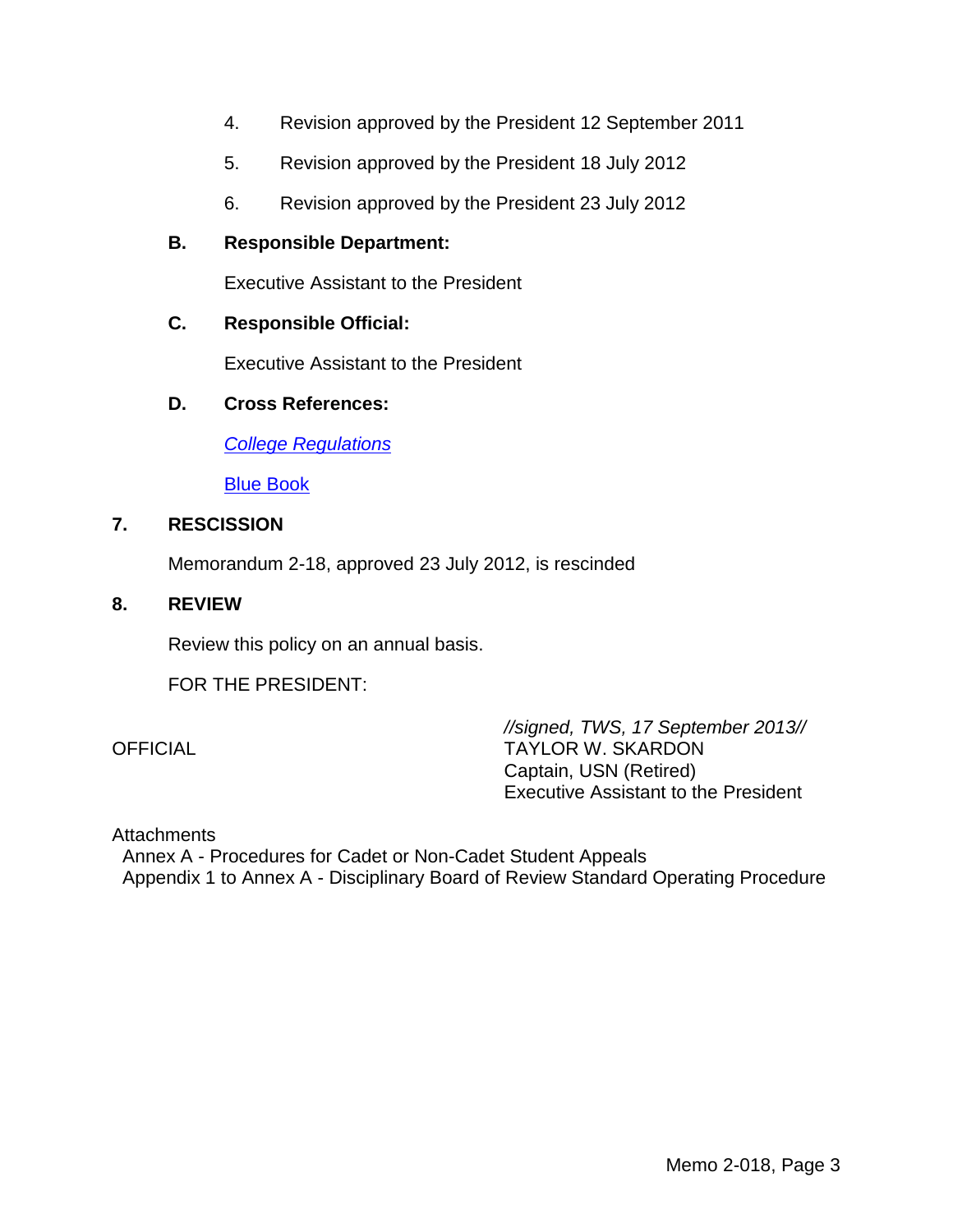#### **Annex A**

#### **Procedures for Cadet or Non-Cadet Student Appeals of Disciplinary Decisions**

- 1. The cadet or non-cadet student must present the appeal to the Office of the President within five (5) business days of the announcement of the punishment. Requests for extensions beyond the five (5) business days are in the discretion of the Office of the President, or designee, and may only be granted in extraordinary cases. Requests to accommodate the schedule or other needs of anyone involved in the preparation of the appeal are not considered "extraordinary cases." Requests for extensions must be submitted in writing to the Office of the President by the cadet or non-cadet student and must include the justification for the extension.
- 2. The Office of the President will send the appeal to the Office of the Commandant, for cadets, or to the Office of the Provost, for non-cadet students, which shall review the appeal and prepare a response ("the College's Response"). The Office of the President will provide a copy of the College's Response to the cadet or noncadet student.
- 3. Upon receipt of the College's Response, or upon notification that the Commandant has waived the College's Response, the President may refer the appeal, the College's Response, and the cadet's college record (collectively, "the Materials") to a standard Review Committee composed of the Provost, the Vice President for Finance, and the Vice President for Operations (for cases involving non-cadet students, the Review Committee shall consist of the Commandant, the Vice President for Finance, and the Vice President for Operations). The President may appoint alternate members of the Review Committee for reasons including but not limited to a conflict of interest. The Review Committee should attempt to have an Initial Review within five business days of its receipt of the case.
- 4. The Review Committee will review the Materials and make a recommendation to the President. The Review Committee may recommend to the President:
	- A. Grant the appeal,
	- B. Remand the matter to the Commandant (or Provost, as appropriate) for reconsideration,
	- C. Modify the finding or punishment imposed,
	- D. Reject the appeal, or
	- E. Forward to a Disciplinary Board of Review (DBOR) for further review.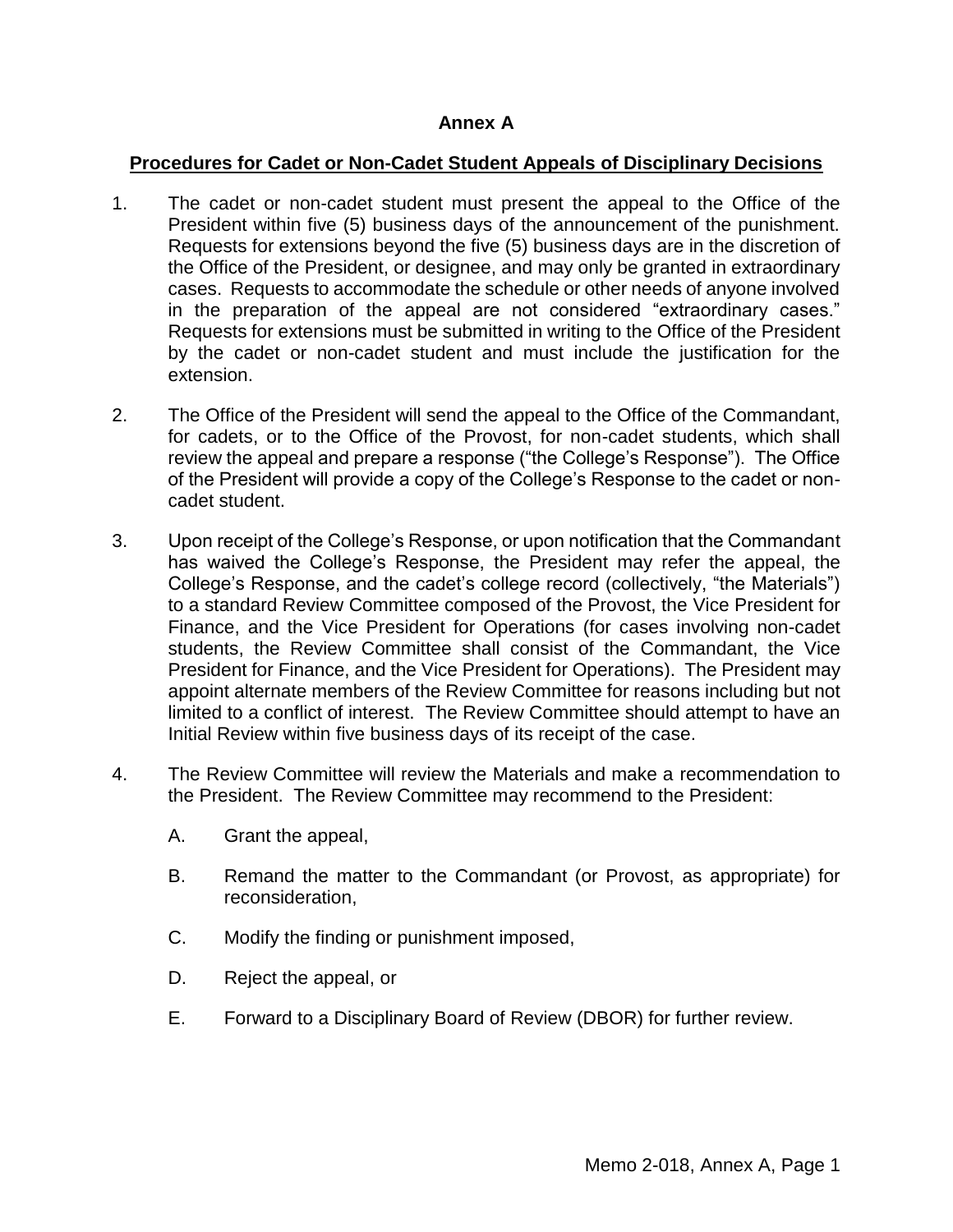- 5. The President shall review the materials and the Review Committee's recommendation. The President may:
	- A. Grant the appeal,
	- B. Remand the matter to the Commandant (or Provost, as appropriate) for reconsideration,
	- C. Modify the finding or punishment imposed,
	- D. Reject the appeal, or
	- E. Forward the appeal to a Disciplinary Board of Review (DBOR) for further review.
- 6. If the President forwards the appeal to a DBOR:
	- A. The DBOR shall review the materials, pursuant to the DBOR Standard Operating Procedures, Appendix 1 to Annex A, and make a recommendation to the President. The DBOR may recommend that the appeal be:
		- 1. Granted,
		- 2. Remanded to the Commandant (Provost) for reconsideration,
		- 3. Modified, or
		- 4. Rejected.
	- B. The President shall review the materials and the recommendation of the DBOR. The President may take any of the actions identified in Paragraph 6A, above.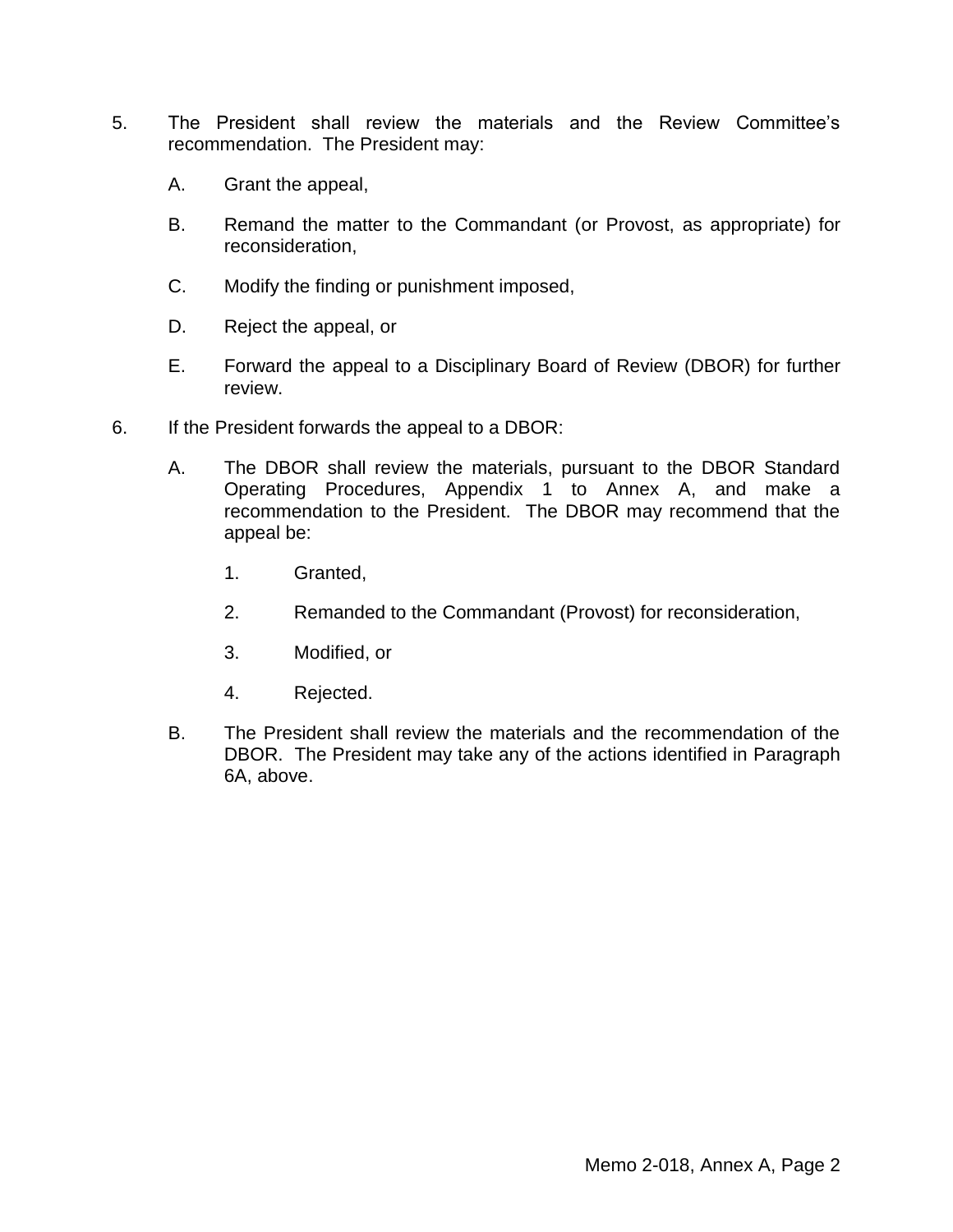# **Appendix 1 to Annex A**

# **Disciplinary Board of Review – Standard Operating Procedures (SOP)**

- **1. Composition.** A Disciplinary Board of Review (DBOR) shall be composed of:
	- A. A Vice-President, Dean, or Associate Provost, who shall serve as Chair.
		- i. The Chair shall be responsible for convening the DBOR in an expeditious manner, ruling on all substantive and procedural issues raised during the Request process, and delivering the DBOR report to the President.
	- B. A Battalion or Company Tactical Officer who did not participate in the disciplinary hearing at issue in the Request.
	- C. A representative of the faculty or staff.
		- i. If the Chair is a Vice President, the representative shall be a faculty department head.
		- ii. If the Chair is a Dean or Associate Provost, the representative shall be a department director from the staff of the college.
	- D. A non-voting recorder
		- i. If the Chair is a Vice President, the recorder shall be a department director from the staff of the college.
		- ii. If the Chair is a Dean or Associate Provost, the representative shall be a faculty department head.
		- iii. The Recorder shall assist the Chair, as directed. Such assistance may include scheduling the Initial Review, scheduling the Hearing, notifying all the parties of various Board actions, preparing correspondence to include the final report, and recording the Hearing.
	- E. A non-voting cadet or student who did not participate in the disciplinary hearing at issue in the Request.
		- i. If the appellant is a cadet, the student representative shall be a cadet with the cadet rank of Lieutenant Colonel.
		- ii. If the appellant is a non-cadet student, the student representative shall be a non-cadet student.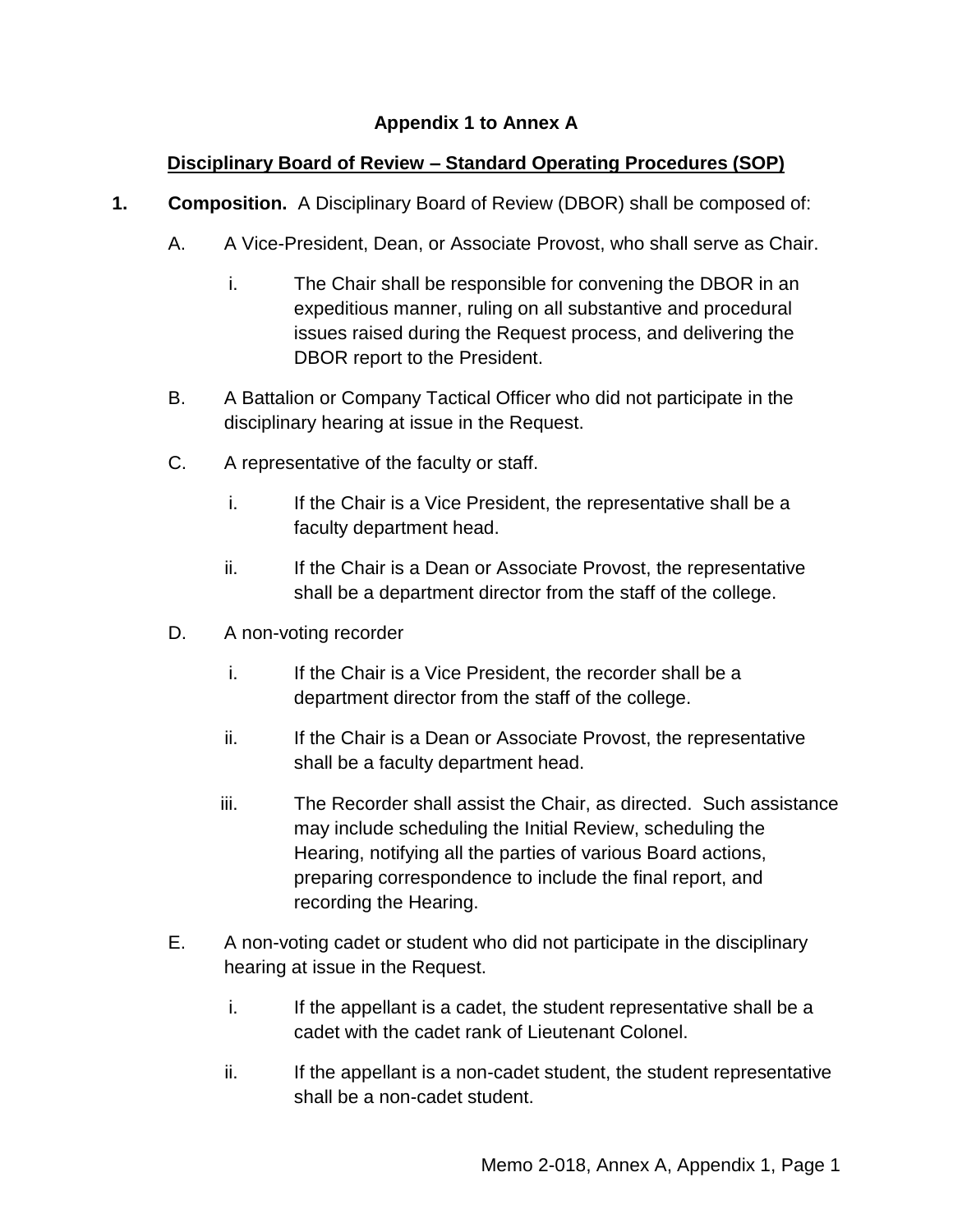iii. The role of the cadet / student advisor is to provide cadet / student perspective to the DBOR.

# **2. Procedure.**

- A. **Appointment.** Upon receipt of an appeal Request for Reconsideration which qualifies for review by a DBOR as prescribed above, the Executive Assistant to the President shall appoint on Special Orders a Disciplinary Board of Review. He shall insure that the Board receives sufficient copies of the report of the Board or Hearing, the Request for Reconsideration, and the College's Response.
- B. **Initial Review.** The Chair shall convene the DBOR after its appointment to determine if the Request warrants a hearing before the DBOR. Board members should focus on the issues raised by the appellant and whether or not these fit the grounds for a Request as outlined in Paragraph III of this SOP (Basis for Request). After review and discussion of the materials, the DBOR will vote whether to report to the President of the College that there are insufficient grounds for a Request or to proceed to holding a formal hearing. The voting members of the DBOR shall each have an equal vote in determining the merits of the Request.
	- i. If the Board determines a Hearing is warranted, it shall identify, in writing, the issues to be considered. The Recorder shall deliver this identification of issues to the appellant and the Commandant (or Provost, as appropriate).
	- ii. If the Board determines a hearing is not warranted, the Chair shall forward this decision in a report prepared pursuant to II.D, below, to the President of the College.
- C. **Hearing.** If the DBOR determines that a formal hearing is warranted, it shall conduct the hearing in the following manner:
	- i. The Chair, through the Recorder, shall notify all parties of a convenient time and location.
		- a. The appellant shall attend the Hearing. The appellant may be assisted by up to two advisors, as provided in the *College Regulations*. However, it is the responsibility of the appellant to present the Request to the DBOR.
		- b. The Commandant or his representative, or the Provost or his representative, as appropriate, (hereafter "the college's representative"), shall attend to present the college's response to the Request, and to answer any questions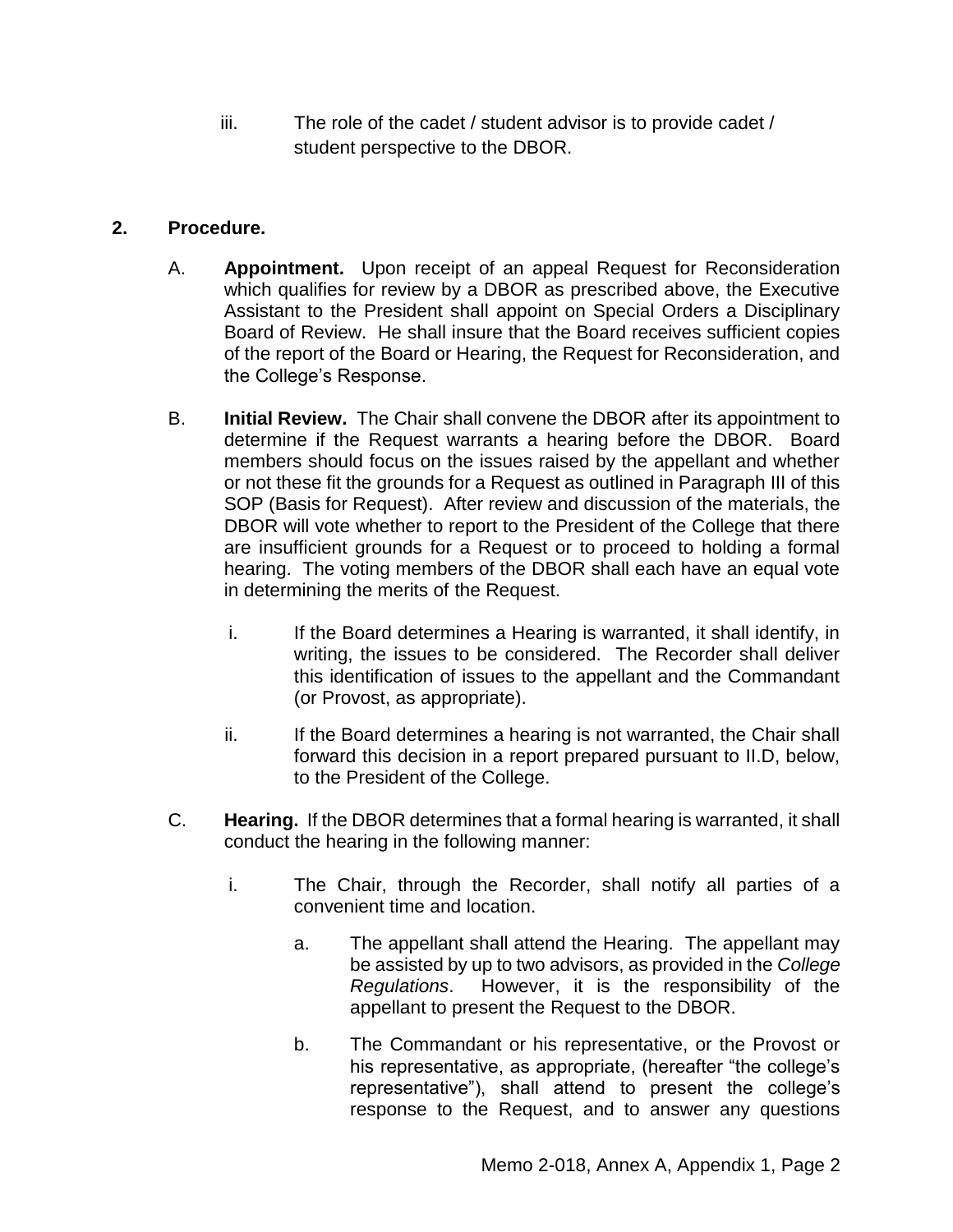concerning the case as it relates to the issues raised in the Request.

- c. Should one of the issues to be considered be the introduction of new evidence, the DBOR shall rely solely on the written materials submitted with the Request for Reconsideration. The College's Representative may present written descriptions of evidence in response no later than two business days prior to the hearing.
- d. Except in extraordinary circumstances, as determined by majority vote of the DBOR during the Initial Review, the Hearing shall not include the questioning of live witnesses. Rather, the Hearing shall only consist of argument by the appellant and the College's Representative, and questions by the DBOR, as provided herein.
- ii. After opening the hearing, the Chair shall allow the appellant to present and make argument on the issues in dispute. Members of the DBOR may ask questions of the appellant.
- iii. The college's representative shall make argument in response to the appellant's argument. Members of the DBOR may ask questions of the college's respondent.
- iv. Either party may submit questions to the DBOR to be asked of the other party; the Chair of the DBOR shall decide whether to ask the proposed question(s).
- v. After each party has been heard in full, in the discretion of the Chair, the DBOR shall enter into closed session to conduct deliberations. This session will not be recorded. The findings and recommendation of the DBOR shall be sent to the President in writing.
- D. **Report.** Upon conclusion of the Initial Review, or upon conclusion of the Hearing, the DBOR shall prepare a report to the President. The report must address the issues raised by the appellant, the findings and supporting rationale of the DBOR on each of the issues, and a recommendation for action on the Request by the President. The DBOR may attach a minority report on any or all issues if the DBOR's findings or recommendations are not unanimous.
- E. **Action by the President.** The President shall receive the Report of the DBOR and take action as he may deem fit. The President is not bound by the findings, rationale, or recommendations of the DBOR; he may make his own determinations on each.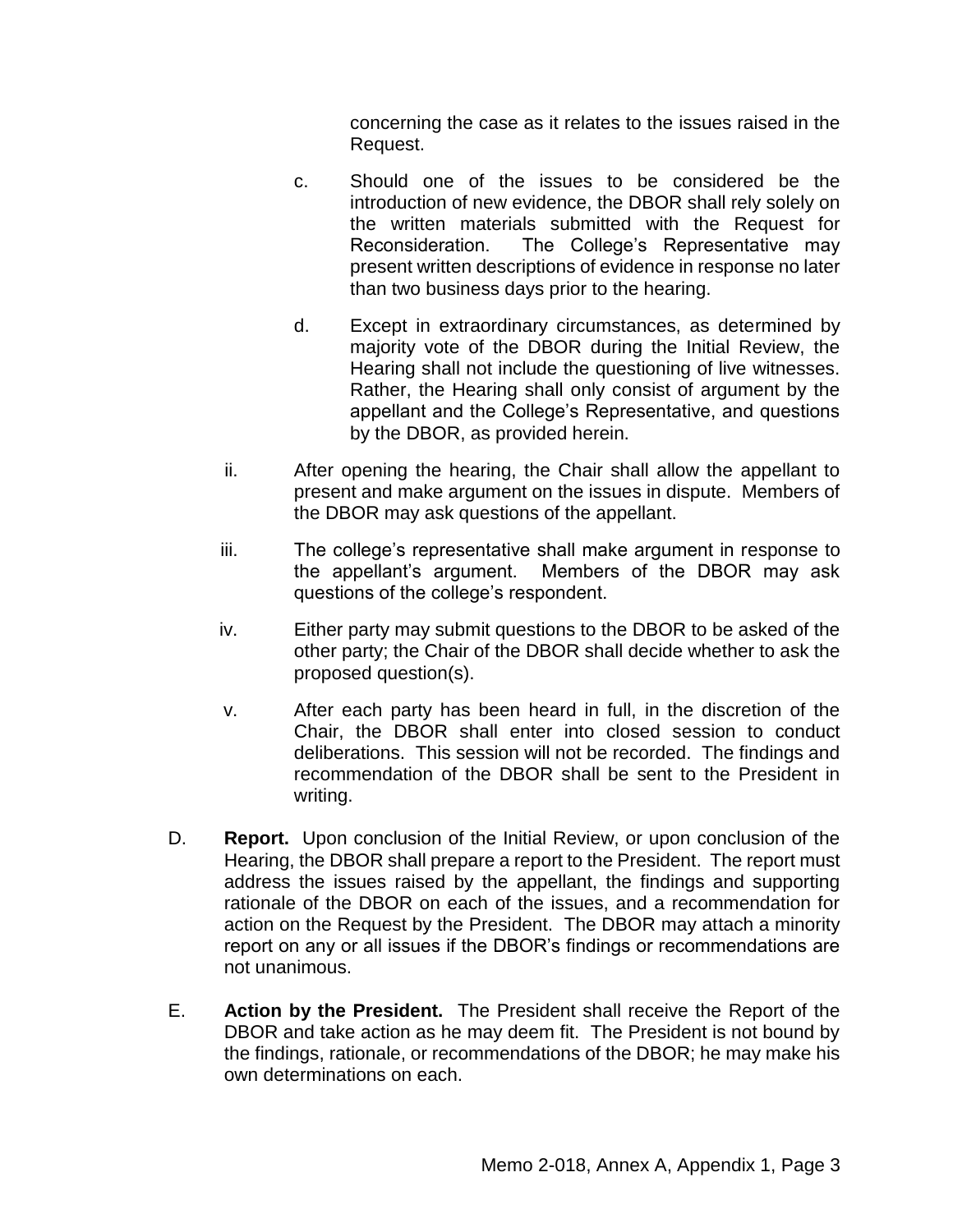# **3. GENERAL GUIDANCE FOR THE CONDUCT OF THE BOARD OF REVIEW.**

- A. The DBOR does not provide a second forum to retry each case; rather, it sits as an administrative board to address the issues raised by the student in the written Request, provided those issues are within the guidelines of Paragraph III of this SOP. As a general rule, external courts are reluctant to interfere with the self-governance of colleges. Before taking serious disciplinary action against a student, a college must provide the student with notice of the charges against him or her and an opportunity to contest those charges. Furthermore, the college's decision must be based on ample evidence. The charge of the DBOR is to determine if the College has met those obligations.
- B. The primary questions for the Board to answer are as follows:
	- i. Did the college (in this case, the hearing officer or board) afford the appellant a fair hearing? This question deals only with how a decision has been reached, and not with the decision itself.
	- ii. Was there evidence of substance that supports the Commandant's Board's or Hearing Officer's decision?
	- iii. Is there new evidence available now that was not available at the time the board or hearing took place? If so, is that evidence of such substance that it would likely produce a result more favorable to the student if heard by the Commandant's Board or Hearing Officer?
- C. Attorneys and other attendees:
	- i. Students who are facing disciplinary hearings for an act which is also the subject of an off-campus criminal proceeding may request that one of his or her advisors be an attorney. A request to have an attorney present must be made in writing to the Chair two days in advance of the hearing. An attorney may only act in an advisory role to the student. An attorney may not make argument at the hearing, ask questions of witnesses or board members, or in any other way actively participate in the hearing process. If the student has an attorney present as an advisor, the College may, at the discretion of the board Chair, have legal counsel present to advise the board.
	- ii. Upon request and consent of the appellant, the DBOR, in its discretion, may permit other persons to be present during the hearing.
- D. Timeliness:The DBOR should keep in mind the importance its findings will have upon the student. Students accused and found responsible for an offense resulting in suspension, dismissal, or expulsion generally suffer a